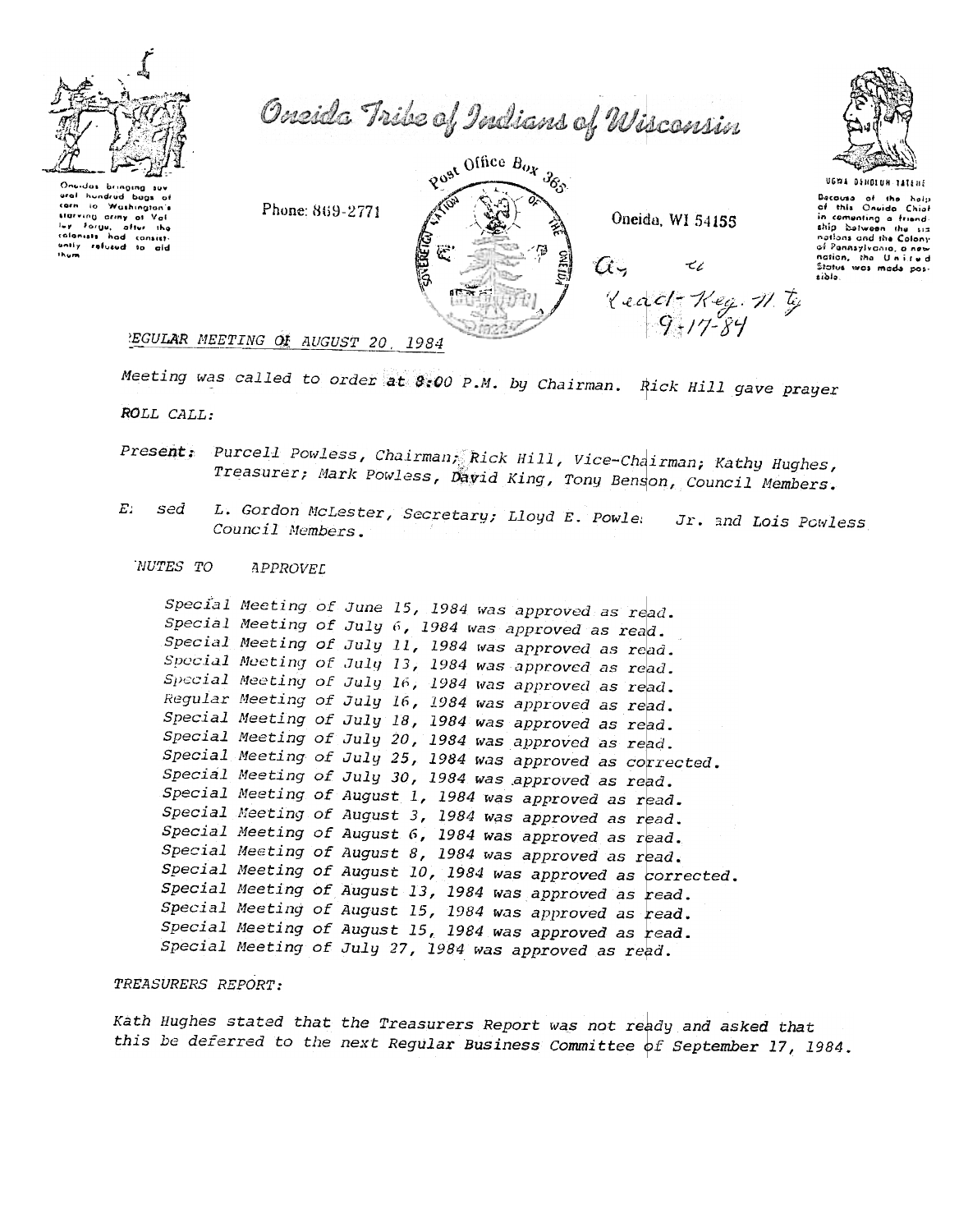$one$  $Lans$   $\sigma$  $\sim$ uist Regular eti August 2  $984$ Page 2

LAND COMMITTEE MINUTES:

Mark Powless moved to approve the recommendation to cancel Earl Cornelius Residential lease on County "H" for reasons of not complying with the two year period to live on the land. Seconded by Kathy Hughes

(2) Mark Powless moved to approve recommendation to approve Carol Metoxen renewal of Agriculture land with the addition of two more acres. Rick Hill seconded. Motion Carried.

# $H \cdot I \cdot P$

- Kathy Hughes moved to approve the recommendation to put all profits from  $(3)$ well and septic program back into Well and Septic Program budget. Rick Seconded This motion with the stipulation that it would be for individuals that are not eligible for the Indian Health Service Program and have not received any support from other programs. Motion Carried. Mark Powless Opposed. Chris will draft up a policy for approval.
- 4) Mark Powless moved to approve Jerry Kurowski's report Kathy Hughes seconded. Motion Carried.
- (5) Mark Powless moved to approve  $\operatorname{Chr}$  s's eport. Rici ill seconded Motion Carried.

Mark Powless recommended that the second part of Item 5 and item 6 regarding the concern of health check at Oneida One Stop be referre to Bob Archiquette. Mark Powless made a motion to have Item 6 that this item be referred to the Business Manager and John Spangberg. Rick Hill Seconded. Motion Carried.

Mark Powless moved to approve the addition of Light foot Hawkins name to the Barbara Hawkins household. David King seconded. Motion Carried.

(8) Kathy Huges moved to approve the referral of the collection of \$150 from Ron King for Pat Cornelius to the Law Office. Tony Benson seconded. Motion Carried. Mark Powless Abstained.

Action was already taken on this item.

Rick Hill moved to approve the recommendation of Pat Cornelius as the new Land Committee member. Tony Benson Seconded. Motion Carried. Kathy Hughes opposed. Kathy stated the reason she opposed was because she felt Larry Barton would be more eligible because he has to attend all meetings anyway and because of his expertise in the planning area.

## **BINGO MEETING**

Mark Powless reported on the request of the Tribe from Connecticut which wants assistance and information on setting up a Bingo Hall on their reservation. Mark's travel is all paid plus expenses. There will be no expense to the Tribe. Rick Hill moved to send Mark and Bruce King to Connecticut for the Bingo Technical Project. Kathy Hughes seconded. Motion Carried. Mark Powless Abstained.